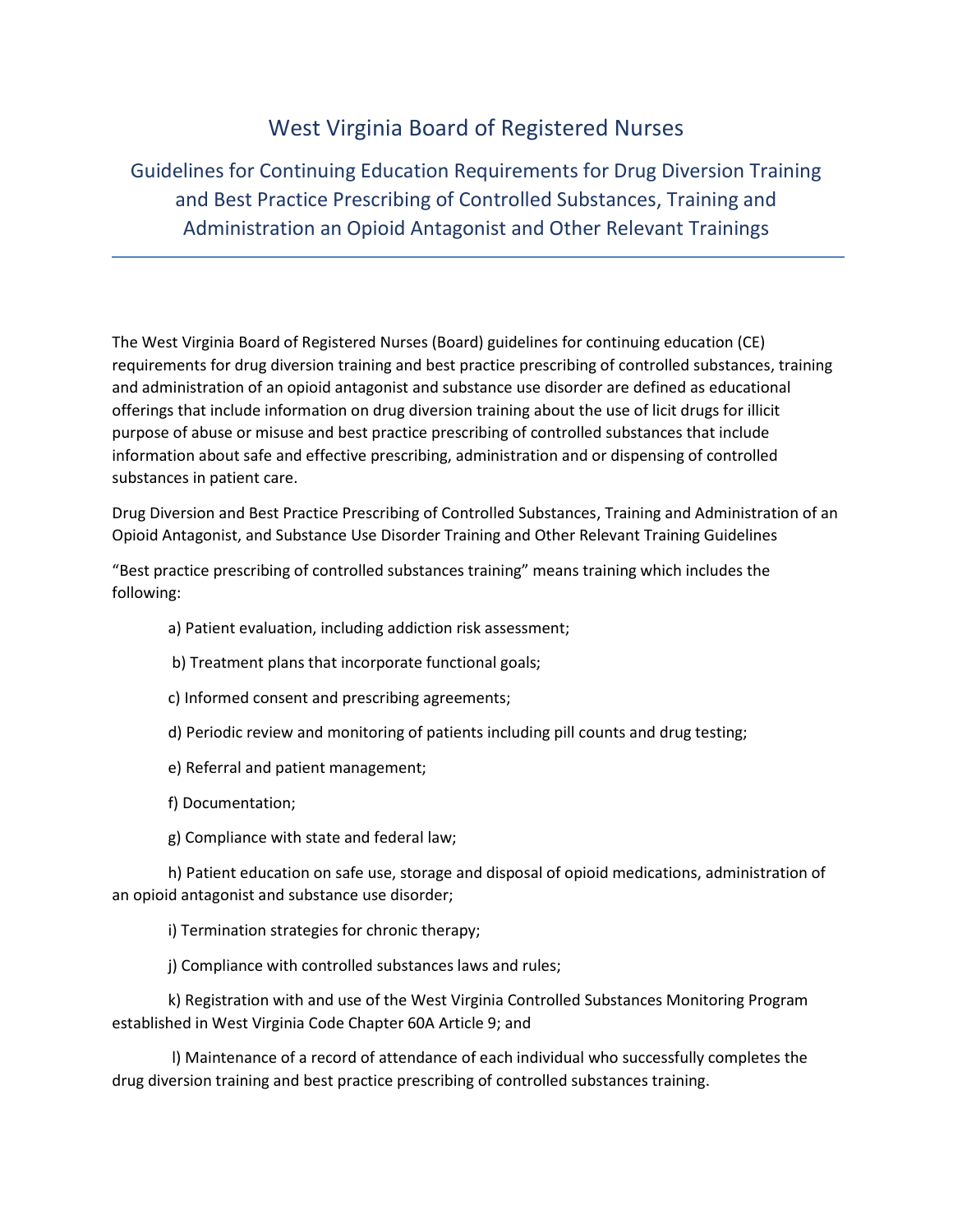"Drug diversion training" means training which includes the following:

a.) Prescription drug abuse and misuse;

b.) Epidemiology of chronic pain, misuse of opioids and substance use disorder;

c.) Indications for opioids in chronic pain treatment including general characteristics, toxicities and drug interactions;

d.) Initiation and ongoing management of a chronic pain patient treated with opioid based therapies, including treatment objectives; monitoring and periodic review; referrals and consultations; informed consent; prescription of controlled substance agreements, urine screens and pill counts; patient education on safe use, storage and disposal of opioids; patient education on the use and administration of opioid antagonist; discontinuation of opioids for pain due to lack of benefits or increased risks; and documentation of medical records;

e.) Identification of diversion and drug seeking tactics and behaviors;

f.) Best practice methods for working with patients suspected of drug seeking behavior and diversion and substance use disorder;

g.) Compliance with controlled substances laws and rules;

h.) Registration with and use of the West Virginia Controlled Substances Monitoring Program established in West Virginia Code Chapter 60A Article 9; and

i.) Maintenance of a record of attendance of each individual who successfully completes a drug diversion and best practice prescribing of controlled substances training, a opioid antagonist training or substance use disorder training.

Specific Board guidelines include the following:

1). The initial course(s) is at least a total of 3 contact hours and may be counted as part of the current 12 contact hour annual registered nurse (RN) CE requirement and must be completed on or before October 31 of the license renewal period.

2). After the first 3 contact hour course, subsequent updates must be at least 1 contact hour and may be counted as part of the current 12 contact hour annual RN license renewal CE requirement and must be completed on or before October 31 of each year.

3). The training may be in 1 or 2 courses or a portion of a longer program provided the brochure or agenda describes the content and the number of hours related to the requirements.

4. The West Virginia Board of Registered nurses accepts RN CE credit approved by any state board of nursing, or state/national nursing association approved RN CE provider course related to drug diversion training or best prescribing practice for controlled substances.

## Reference

1. American Society of Addiction Medicine (ASAM) 2020. Complete ASAM Guidelines. Retrieved from [https://www.asam.org/Quality-Science/quality/npg/complete-guideline.](https://www.asam.org/Quality-Science/quality/npg/complete-guideline)